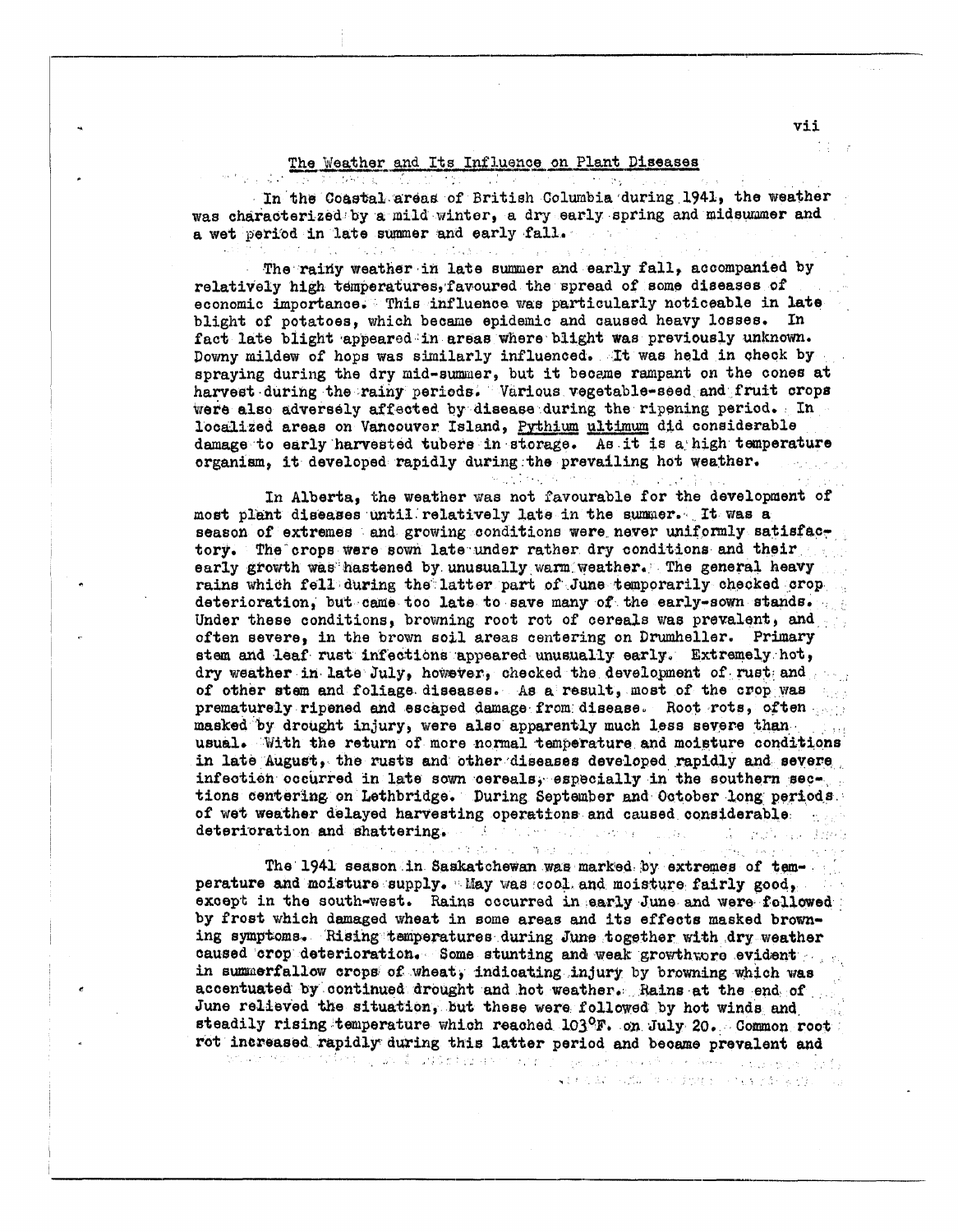moderate to severe. Stem rust appeared in very small amounts about July 10 and it did not develop to any extent in central and northern Sask. where it remained dry. In south-central and south-eastern Sask. rains provided good conditions for spread of rust, but very little was found because most of the acreage was sown to resistant wheat. Rust developed on susceptible varieties, however. Crops were relatively free of leaf spots. In the dry areas, the leaves were burnt during July and early August. This checked the development of leaf spot fungi.

The weather conditions prevailing in Manitoba are briefly discussed under stem rust of wheat.

The effect of the wet season of 1940 in the Niagara Peninsula, Ont., and the early frost of October 23, 1940, was apparent in an unusual amount of dead wood in peaches and the loss of young trees in heavier and poorer drained soils in the early season of 1941. Winter injury also occurred in grapes and other orchard fruits showed an unevenness of development associated with winter injury.

The weather during the growing season of 1941 was distinctly unfavourable for fungus and bacterial diseases. The season was early in development, ten days to two weeks in advance of the average. It was an excellent spring, providing ample opportunity for efficient protective spray applications. Most stone fruits were in full bloom early in May, during which time fair, cool weather prevailed. There was almost no blossom blight infection.

The month of May continued dry, the rainfall being 0.76 in. and moderately warm with a low mean relative humidity. Rains were light and of short duration, the weather clearing quickly afterwards. Thus there were no prolonged wet spells or fogs, as in 1940, to initiate primary infection. Primary ascospore discharge of the apple scab fungus occurred on April 20, and was followed by seven discharge periods in May during light showers, none of which were followed by sufficiently wet conditions to be critical for infection except on May 31. This rain (0.29 in.) was followed by some fog and relatively high humidity for two days; these conditions favoured primary scab infection, which was evident on June 20. This proved the only critical time during the ascospore discharge period. The heavier ascospore discharges previous to this time were not critical because of clearing weather following immediately after rains. Primary infection was extremely light and little further spread occurred.

Leaf spot of sour cherries, a disease epidemic in 1940, was practically absent in 1941 and of very minor importance. Primary ascospore discharge of the causal fungus occurred on May 16, and reached a peak during the precipitation of May 31 which, because of subsequent damp and fog, was considered critical for infection. However, little disease developed and this was thought to be the result not only of the advanced development of the host owing to the early season, but also because good weather and spraying conditions had permitted growers to effectively protect the trees.

viii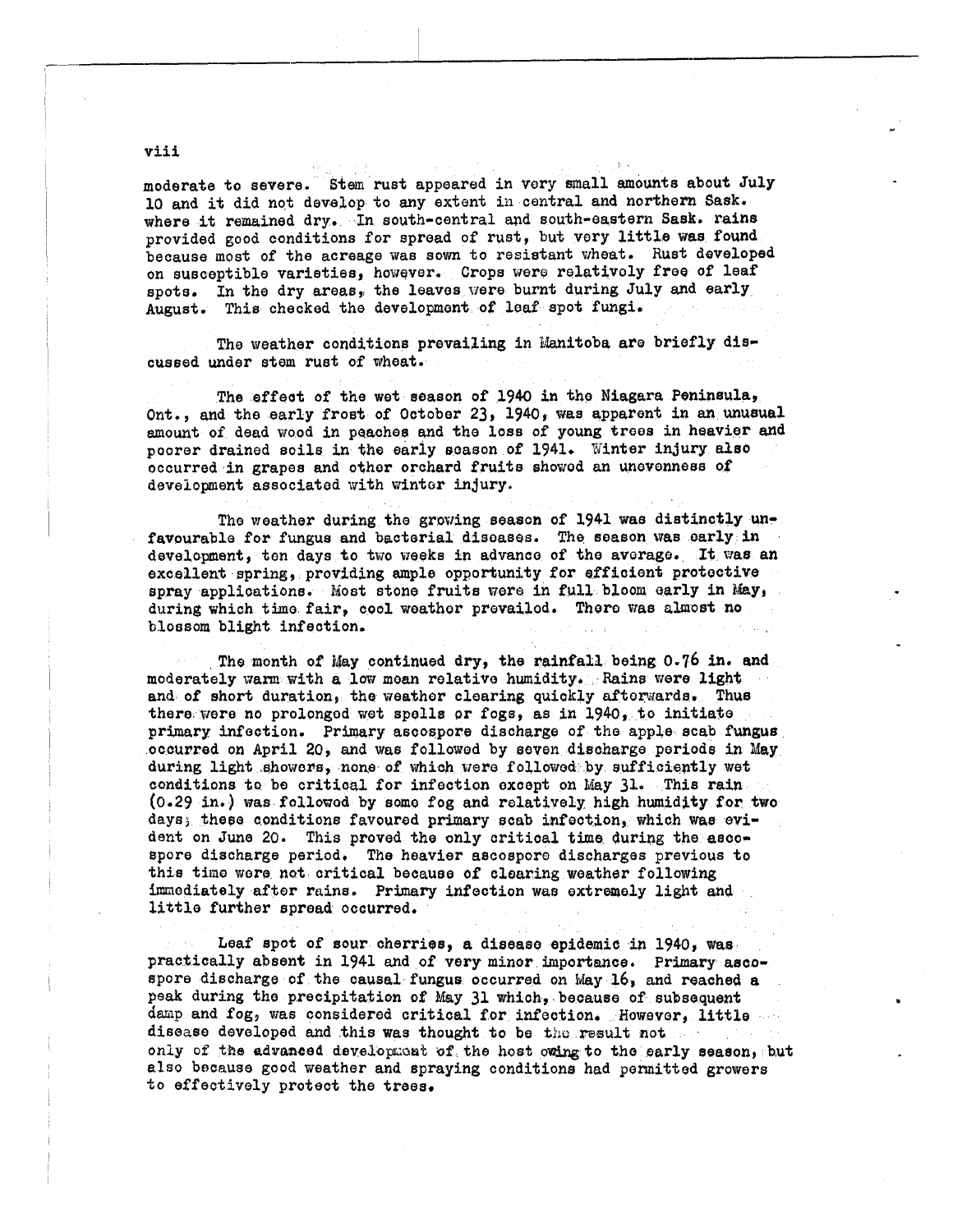Tho month of June was. also dry, warn **nnd** unfavoumble for disease developmont. The sffoct of dho dry weather **vine** sorious on the strawberry crop. Root rot was reported more prevalent and its effect along with the orop. Root rot was reported more prevalent and its effect along with the general drought, reduced the crop 60-75%. Dry weather affected orchard trees planted on shallow soils, especially apples which lacked growth **and**  showed a marked paling and yellowing of the foliage. **The** dry weather **was**  also considered a factor in the prevalence of "physiological" yellow leaf and drop in sour cherry trees, a suspected form of spray injury more pronounced where copper sprays, especially Bordeaux, were used or where sulphur and copper were **used** on the **same** trees. **Dry** weather apparently brought about a chlorosis of grape and accentuated the effect of soil deficiencies.

I.

The prolonged dry spell was broken in early July by a severe **storm**  accompanied by hail in a number of local districts, which caused severe damage to grapes, cherries, peaches and apples. Fortunately this rain **was** followed by fair, cool weather which prevented the splitting of maturing sweet cherries which are **so** subjoot to this injury, followed **by**  brown rot and decay **by** other fungi. L'ith no **damp** murky or foggy weather during harvest of the cherry crop, the fruit was handled free from brown rot,

Harvest periods for peaches and plums were free from wot woather **and** brown rot was a,vory minor factor. Light gales in early September caused loss to apple growers **in** heavy windfall and bruising. **A** heavy gale on September 25 caused damage to the grape. late apple and pear crops and many orchard trees suffored breakages.

Weather conditions during the growing season were in general favourable to the various clops **in** eastern Quebec, However there **viere**  two psariods, one in May and the other covering the last **wesk** of July **and**  the first half of August, during which various crops suffered **from drought,** 

. The excessively dry weather in May and early June delayed ascospore liberation **end** consequently early scab infection, Tho apple crop **was** almost free from scab. Unsprayed orchards did not suffer *Lo* **any** *8%*  tent from this *disease*. However, late varieties showed some infection towards the end of Ssptambor on account of the frequent rains during the firat half of the month.

Late blight of potatoes was observed rather late in the province. In eastern Qusbec it was not until Sept. 16 that the disease mas noticed. At digging time the disease was occasionally observed on the foliage but it did not cause any damage. However, in unsprayed fields the crop suffered from tuber rot and the loss was heavier as digging was delayed.

Cereal rusts were much less severe than in 1940, owing to the dry spell in July and August. On certain dry soils the crop **matured so** rapidly that diseases were unable to cau8e any infection.

**ix**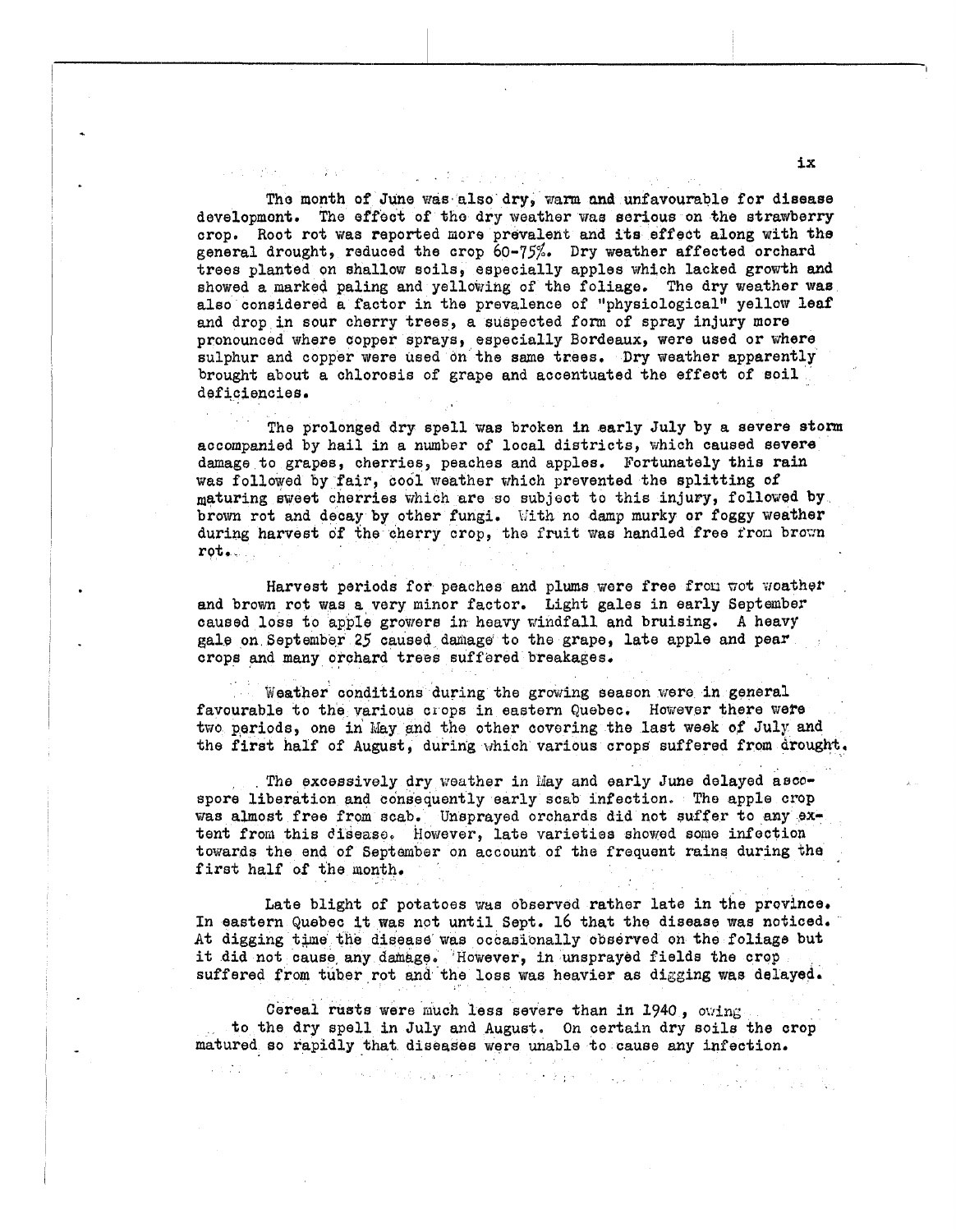Bacterial blight of beans was favoured by hot moist weather conditions. The disease was severe in fields situated between hills and surrounded by trees while open fields sowed with seed obtained from the same source were practically free from blight.

In **New** Brunswick, the winter of 1941 was free from extremes of any kind. Sub-zaro teinperatures were registered for 20 days during **the**  months of January, February, and March. A light to moderate blanket of snow covered the ground until the first week of April, after which it gradually melted away during a period of fine, sunny weather. The Saint John River cleared of ice on April **15,** and the frost was out of the ground by the end of the month,

Clovers and grasses wintered well, as also orchard trees, strawberries, and perennial plants., There **was,** however, considerable tip killing in raspberries.

The first half of May was clear, but cool and dry, and many fields were worked and planted during this period. However, cold rainy weather predominated during the last fow weeks of the month, delaying considerably seeding operations in many sections. During the month of June and the first two weeks of July, the weather remained cool and dry. These conditions adversely affected the growth of hoed and grain crops. The latter half of July was warn and crops made excellent growth.

Considerable rain fell during August and the first half of September. The average temperature during this period was  $4^{\circ}$ F. below the 28 year average. These conditions delayed the ripening and harvesting of grain, particularly in the eastern section of the province. This period was unfavourable for the ripening of squash, beans, tomatoes and soybeans. Late blight infection of potatoes became general, but it did not reach epidemic proportions due to tho early maturation of the vines and sporadic, dry, cool weather periods, all of which tended to reduce sporulation to a minimum.

Cold rain fell almost every day in the first half of October, considerably delaying potato digging. However, the last two weeks of the month were clear and dry and most favourable for digging operations. The fall remained open until November 23, when ploughing ceased. A slight fall of snow covered the fields December 8. This was removed by rain on December 24 and 25. At the end of December, frost had penetrated the soil to a depth of 15 inchos,

The season of 1941 in Nova Scotia may be known as a "wet year". There was no drought period. A heavy blanket of snow provided good ground coverage until the end of March. Peronnials wintered well with few exceptions and winter injuries were of no consequence. An early fall freeze in 1940 caused more injury than any winter condition.

May was wet. From about May 8 to the end of the month tho **weather**  was wet or dull, making it very difficult to got the land seeded or orchards sprayed except in districts on well-drained light soils. These

**X**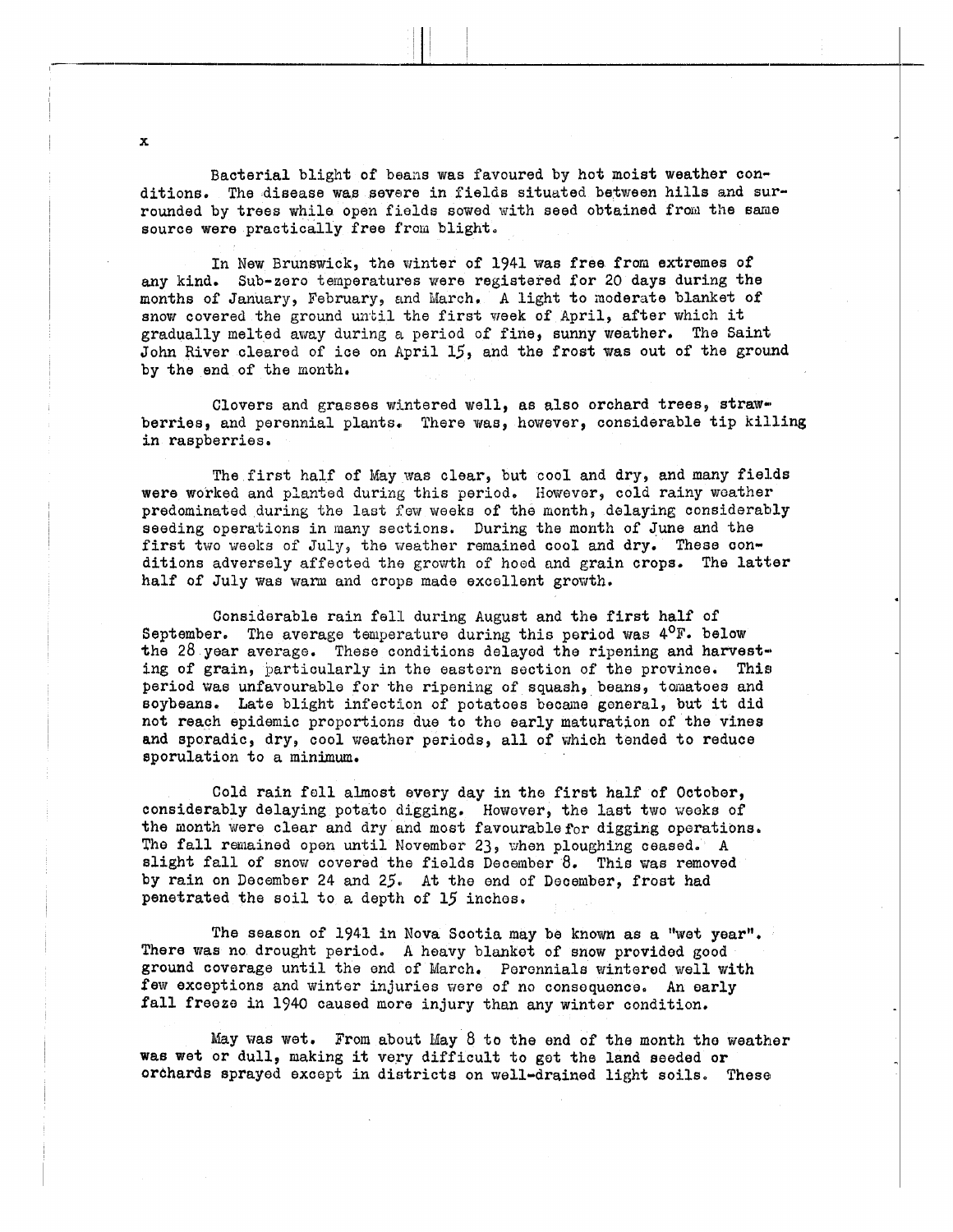conditions favoured damping-off, root rots, apple scab, and blossom blights. June was average in temperature and rainfall but was 25% below average in sunshine, These conditions favoured **grass** and hay growth as well as fungus leaf spots. July was the most favourable month of the season; the farmer was able to care for his crops and growth was **good,** 

From the end of July through August and September, rainfall, humidity and temperature were most favourable for late blight (Phytophthora infestans). The disease soon reached epidemic proportions in the unsprayed and poorly sprayod potato fields as well **as** in tomatoes and an appreciable loss resulted, Late season infection8 of apple scab were also favoured by weather conditions in September and October, and resulted in a lower gradeof pack in many of the winter varieties.

Total precipitation recorded at Kentville, N.S., for April to October inclusive was 23.54 inches compared with a25 year average of 22.17 inches.  $\sim 10^{-10}$  m  $^{-1}$ 

**The** growing wason of 1941 in Prince Edward Island was featured by continuous wet, cool weather, which was favourable for the develop ment of some highly dcstructive plant diseases. During a brief period **of** fine weather in late **April, seeding** operations were attsmpted on *a*  few farms. However, the generally backward spring resulted in late seeding of all crops, including potatoes.

, .

Apple scab spore discharge **was** recorded on May 15, two regular spray applications having been made by that date. Because of unusually difficult spraying conditions, however, it was impossible to make subsequent applications according to schedule. Thus, under the worst **poss**ible spraying conditions, together with ideal conditions for scab development, this disease **was** extremely troublesome, and caused very appreciable reductions in the marketahle crop. Similarly, brown rot of stone fruits caused a total failure of plwns in many localities.

The last spring froat **(28OF.)** was experienced May 2 and injured the tender growing shoots of many trees, leading later to leaf injury. The frost-free period covered 177 days, first killing frost being felt on October 26 (31°F.), the effect being noticed in many potato fields, and with considerable benefit to crops suffering from late blight.

The heavier-than-average seasonal rainfall, being highly favorable for the development of potato late blight, led to what was considered to bo the worst outbreak of blight on record in this area.

Comparison of rainfall (1941) and 41 year average; also 1941 sunshine hours and 31 year average.

**x5**